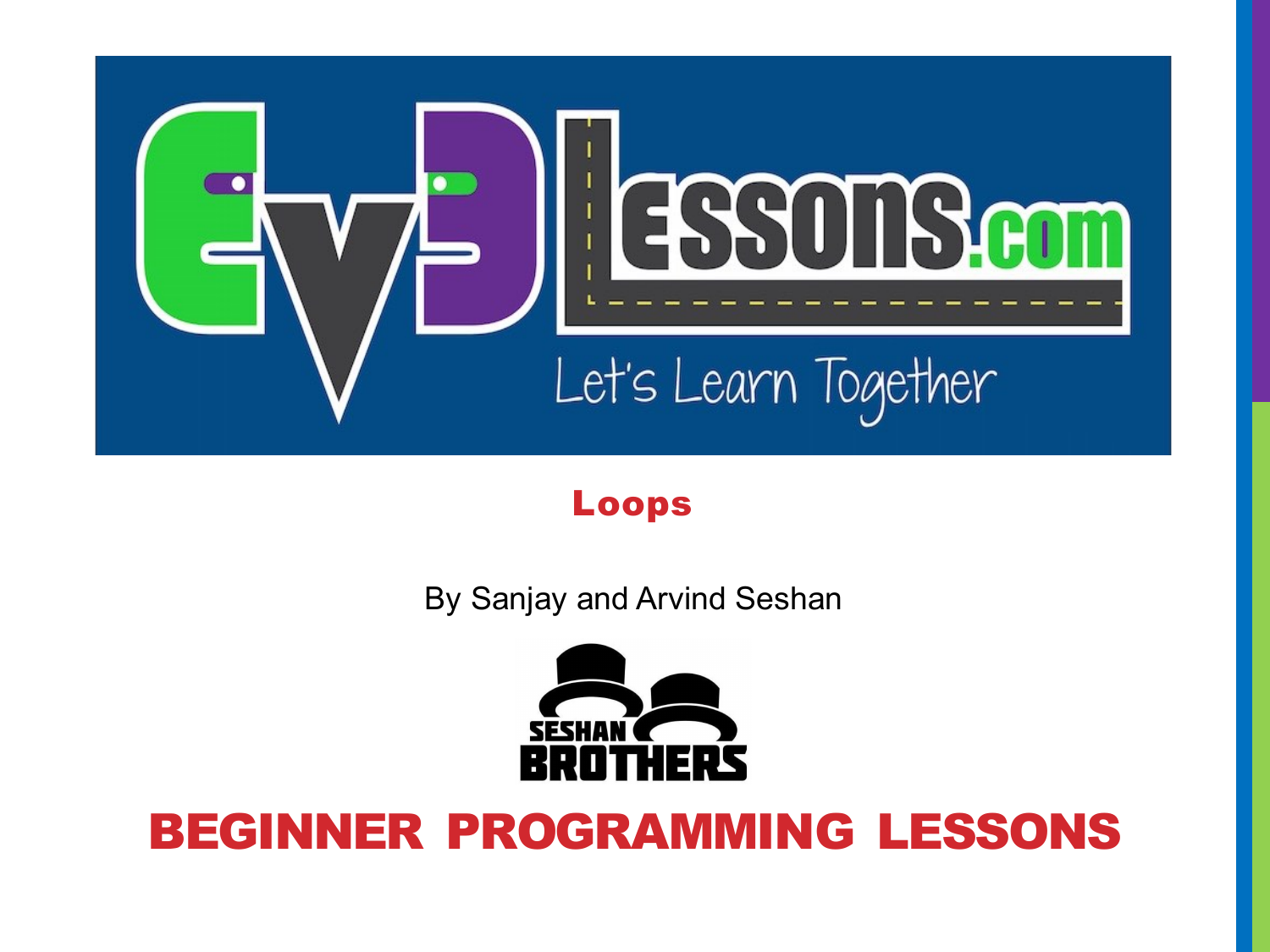### LESSON OBJECTIVES

- **1. Learn how to repeat an action**
- **2. Learn how to use Loop Blocks**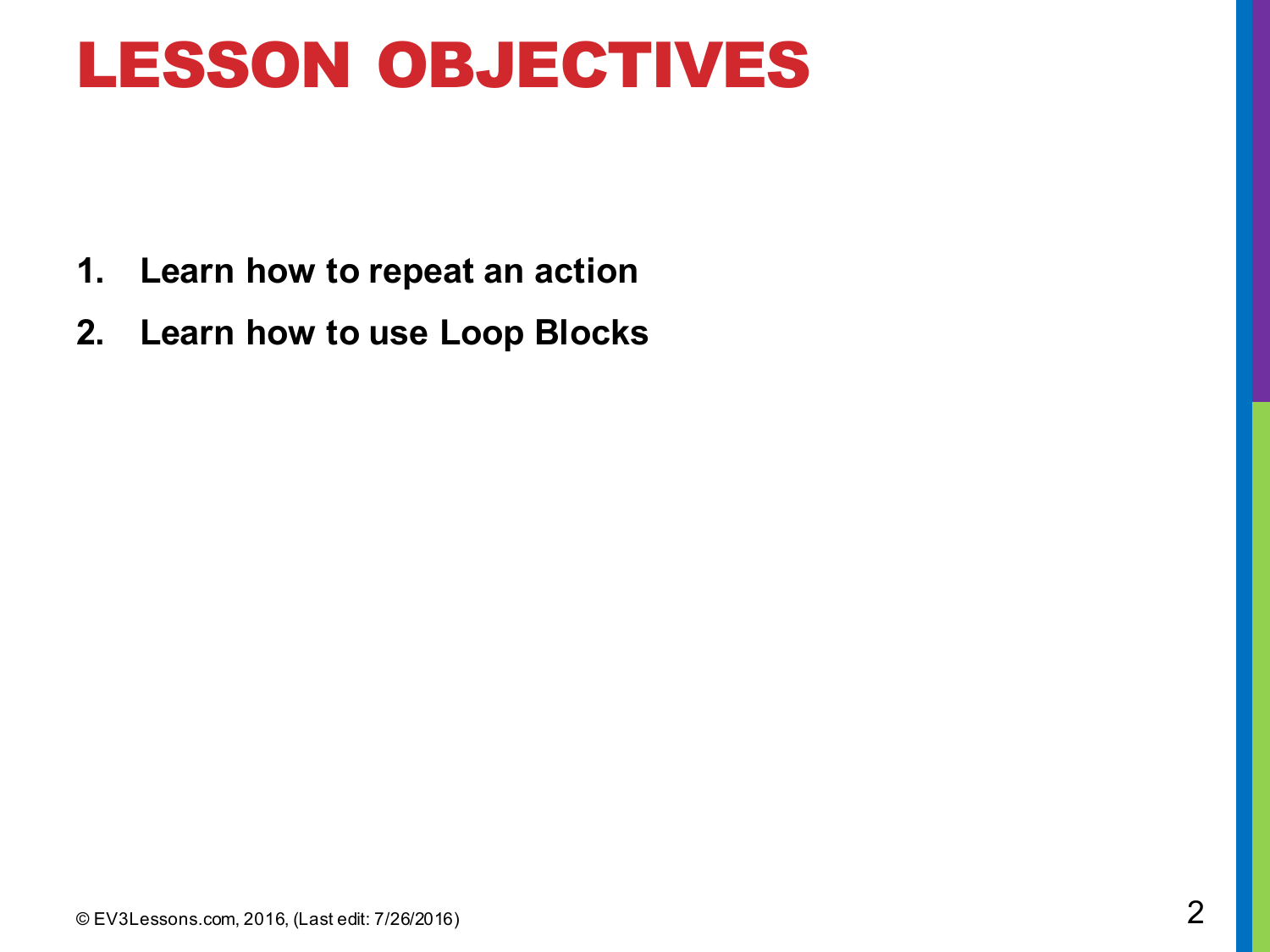# REPEATING AN ACTION

**Let's say we want the robot to repeat an action over and over again.**

**Would you just copy the block multiple times?**

**Sure, that could work!**

**What if I want to repeat that block forever?** 

**Now what?**

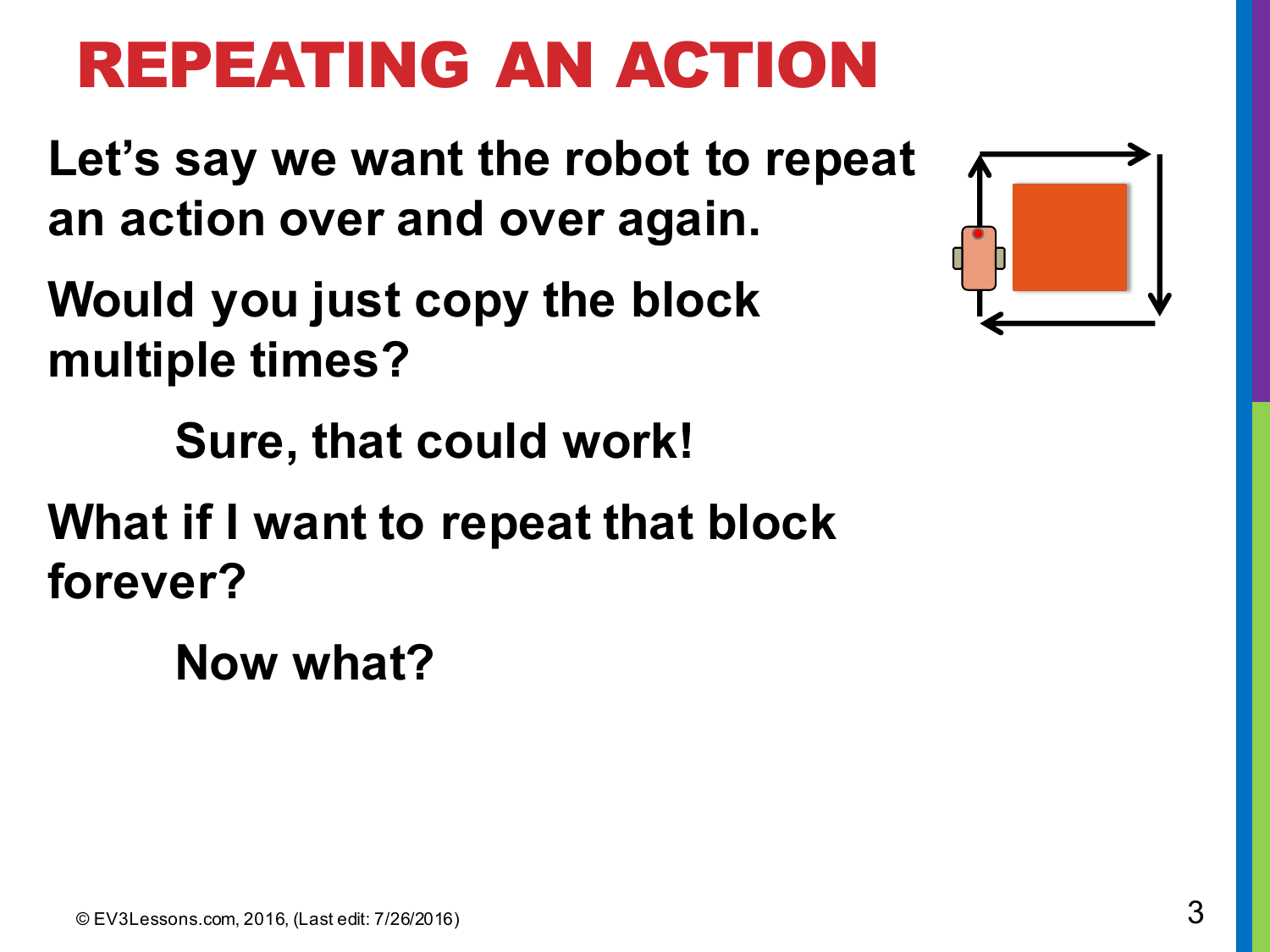



**Loops make repeating a task multiple times easy**

**The added benefit is that a loop can end whenever you want (a specific number of times, run forever, a specific condition, etc)**

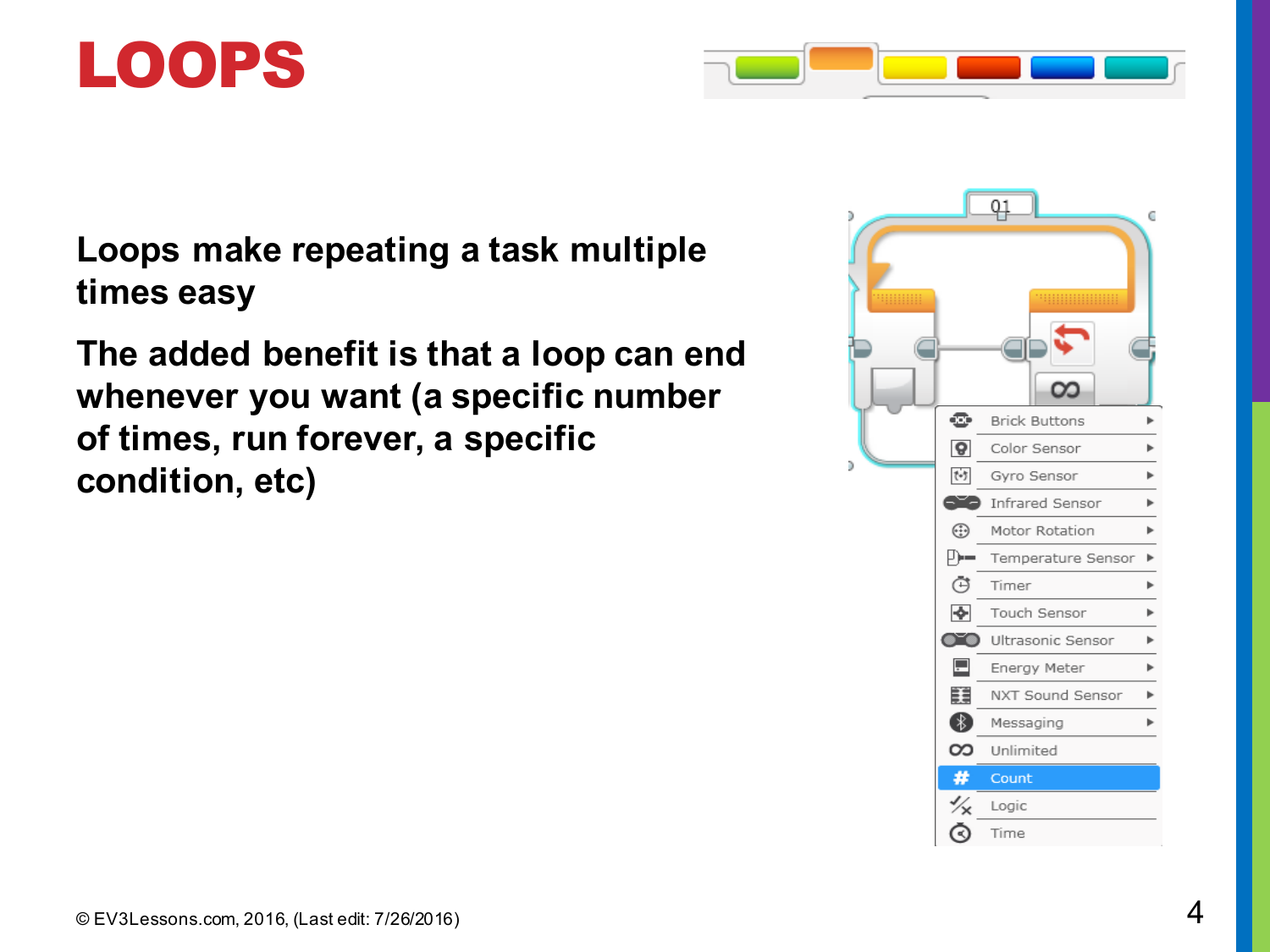### LOOP CHALLENGE

### **Challenge: Write a program to go around a box once.**



#### **The simple way is to code it like this:**

#### Move then turn 4 times



### **Use a loop to improve the code**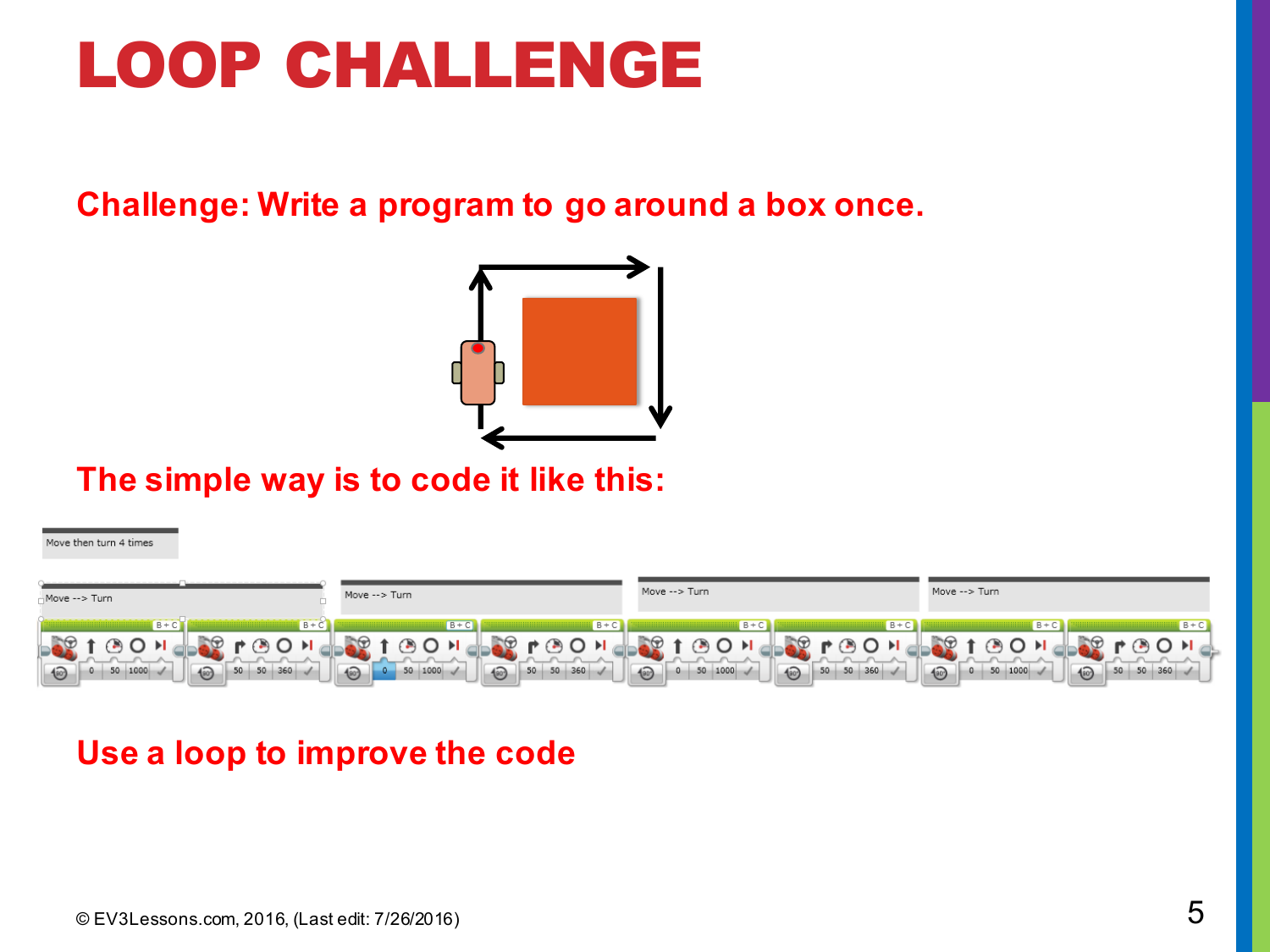## LOOP CHALLENGE SOLUTION